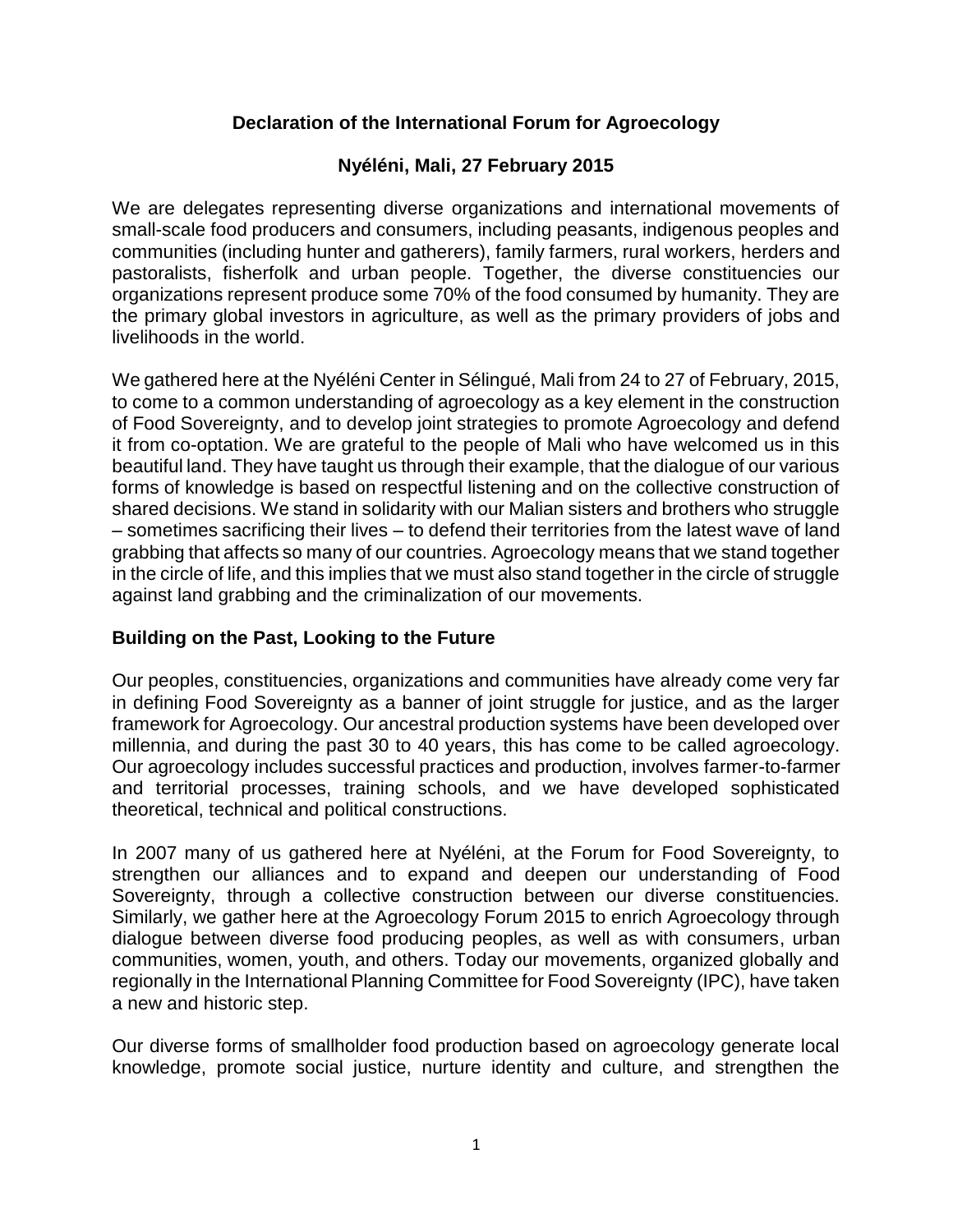economic viability of rural areas. Smallholders defend our dignity when we choose to produce in an agroecological way.

### **Overcoming Multiple Crises**

Agroecology is the answer to how to transform and repair our material reality in a food system and rural world that has been devastated by industrial food production and its socalled Green and Blue Revolutions. We see agroecology as a key form of resistance to an economic system that puts profit before life.

The corporate model over-produces food that poisons us, destroys soil fertility, is responsible for the deforestation of rural areas, the contamination of water and the acidification of oceans and killing of fisheries. Essential natural resources have been commodified, and rising production costs are driving us off the land. Farmers' seeds are being stolen and sold back to us at exorbitant prices, bred as varieties that depend on costly, contaminating agrochemicals. The industrial food system is a key driver of the multiple crises of climate, food, environmental, public health and others. Free trade and corporate investment agreements, investor-state dispute settlement agreements, and false solutions such as carbon markets, and the growing financialization of land and food, etc., all further aggravate these crises. Agroecology within a food sovereignty framework offers us a collective path forward from these crises.

### **Agroecology at a Crossroads**

The industrial food system is beginning to exhaust it's productive and profit potential because of its internal contradictions – such as soil degradation, herbicide-tolerant weeds, depleted fisheries, pest- and disease-ravaged monocultural plantations – and it's increasingly obvious negative consequences of greenhouse gas emissions, and the health crisis of malnutrition, obesity, diabetes, colon disease and cancer caused by diets heavy in industrial and junk food.

Popular pressure has caused many multilateral institutions, governments, universities and research centers, some NGOs, corporations and others, to finally recognize "agroecology". However, they have tried to redefine it as a narrow set of technologies, to offer some tools that appear to ease the sustainability crisis of industrial food production, while the existing structures of power remain unchallenged. This co-optation of agroecology to fine-tune the industrial food system, while paying lip service to the environmental discourse, has various names, including "climate smart agriculture", "sustainable-" or "ecological-intensification", industrial monoculture production of "organic" food, etc. For us, these are not agroecology: we reject them, and we will fight to expose and block this insidious appropriation of agroecology.

The real solutions to the crises of the climate, malnutrition, etc., will not come from conforming to the industrial model. We must transform it and build our own local food systems that create new rural-urban links, based on truly agroecological food production by peasants, artisanal fishers, pastoralists, indigenous peoples, urban farmers, etc. We cannot allow agroecology to be a tool of the industrial food production model: we see it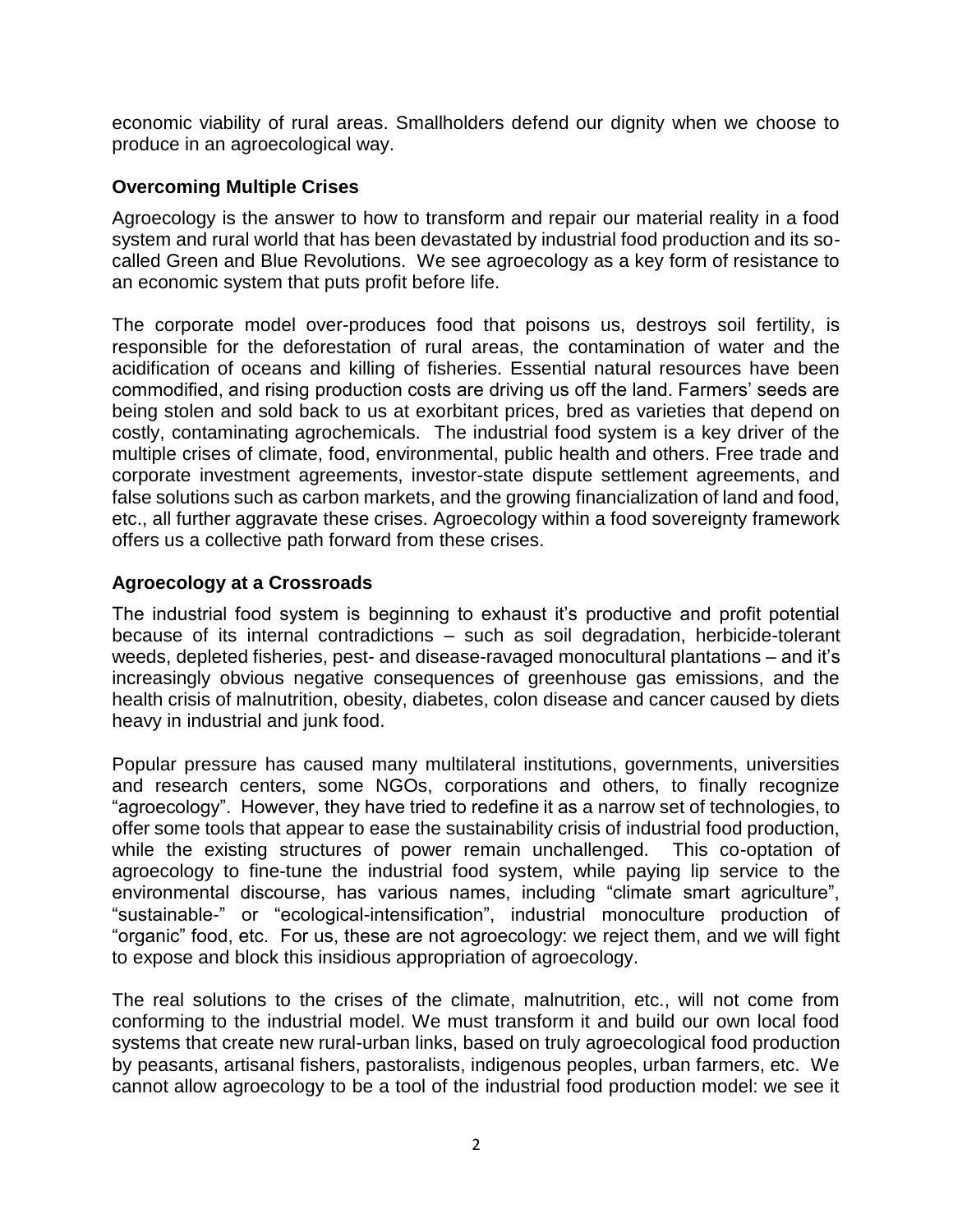as the essential alternative to that model, and as the means of transforming how we produce and consume food into something better for humanity and our Mother Earth.

#### **Our Common Pillars and Principles of Agroecology**

Agroecology is a way of life and the language of Nature that we learn as her children. It is not a mere set of technologies or production practices. It cannot be implemented the same way in all territories. Rather it is based on principles that, while they may be similar across the diversity of our territories, can and are practiced in many different ways, with each sector contributing their own colors of their local reality and culture, while always respecting Mother Earth and our common, shared values.

The production practices of agroecology (such as intercropping, traditional fishing and mobile pastoralism, integrating crops, trees, livestock and fish, manuring, compost, local seeds and animal breeds, etc.) are based on ecological principles like building life in the soil, recycling nutrients, the dynamic management of biodiversity and energy conservation at all scales. Agroecology drastically reduces our use of externallypurchased inputs that must be bought from industry. There is no use of agrotoxics, artificial hormones, GMOs or other dangerous new technologies in agroecology.

Territories are a fundamental pillar of agroecology. Peoples and communities have the right to maintain their own spiritual and material relationships to their lands. They are entitled to secure, develop, control, and reconstruct their customary social structures and to administer their lands and territories, including fishing grounds, both politically and socially. This implies the full recognition of their laws, traditions, customs, tenure systems, and institutions, and constitutes the recognition of the self-determination and autonomy of peoples.

Collective rights and access to the commons are fundamental pillar of agroecology. We share access to territories that are the home to many different peer groups, and we have sophisticated customary systems for regulating access and avoiding conflicts that we want to preserve and to strengthen.

The diverse knowledges and ways of knowing of our peoples are fundamental to agroecology. We develop our ways of knowing through dialogue among them (diálogo de saberes). Our learning processes are horizontal and peer-to-peer, based on popular education. They take place in our own training centers and territories (farmers teach farmers, fishers teach fishers, etc.), and are also intergenerational, with exchange of knowledge between youth and elders. Agroecology is developed through our own innovation, research, and crop and livestock selection and breeding.

The core of our cosmovisions is the necessary equilibrium between nature, the cosmos and human beings. We recognize that as humans we are but a part of nature and the cosmos. We share a spiritual connection with our lands and with the web of life. We love our lands and our peoples, and without that, we cannot defend our agroecology, fight for our rights, or feed the world. We reject the commodification of all forms of life.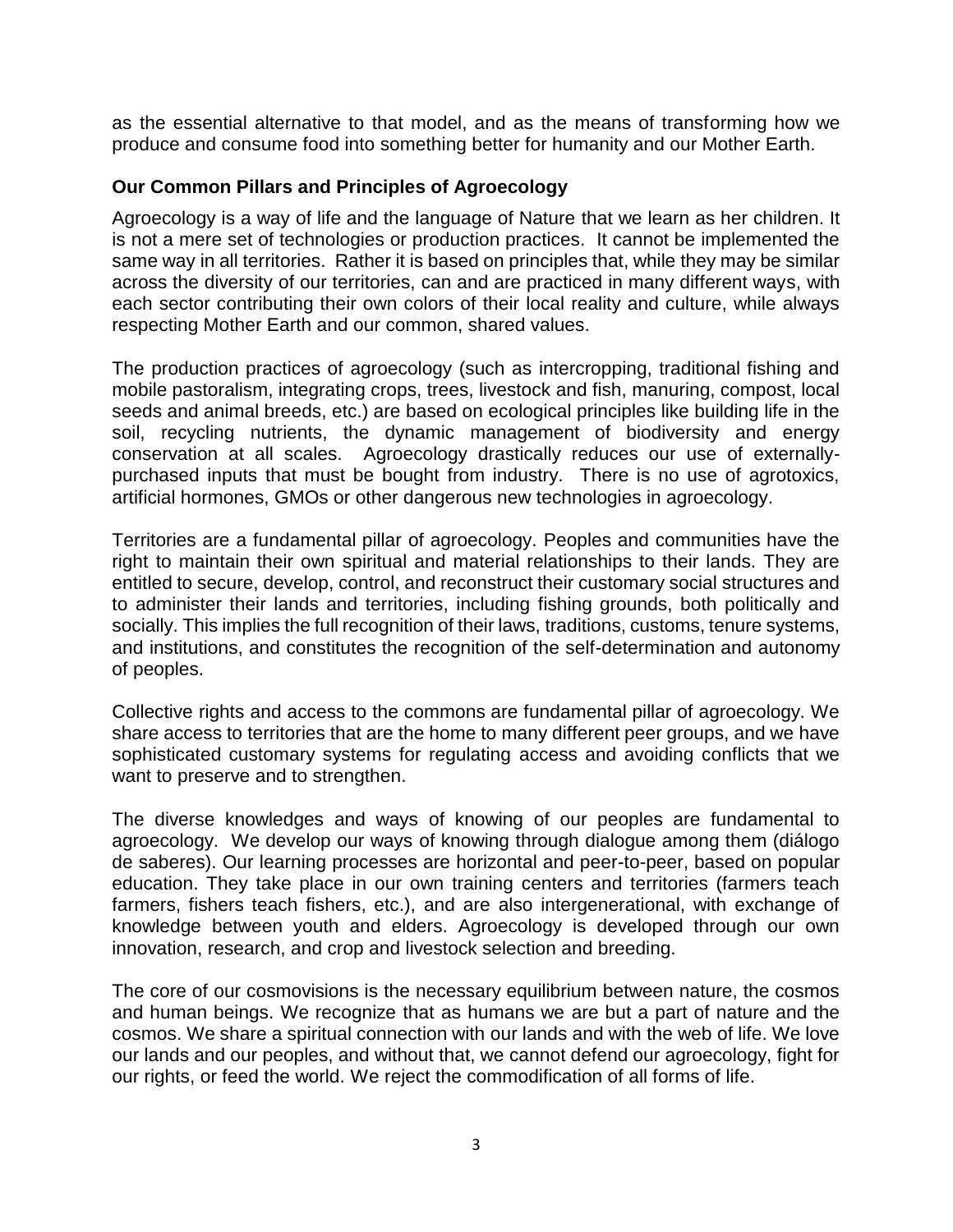Families, communities, collectives, organizations and movements are the fertile soil in which agroecology flourishes. Collective self-organization and action are what make it possible to scale-up agroecology, build local food systems, and challenge corporate control of our food system. Solidarity between peoples, between rural and urban populations, is a critical ingredient.

The autonomy of agroecology displaces the control of global markets and generates selfgovernance by communities. It means we minimize the use of purchased inputs that come from outside. It requires the re-shaping of markets so that they are based on the principles of solidarity economy and the ethics of responsible production and consumption. It promotes direct and fair short distribution chains. It implies a transparent relationship between producers and consumers, and is based on the solidarity of shared risks and benefits.

Agroecology is political; it requires us to challenge and transform structures of power in society. We need to put the control of seeds, biodiversity, land and territories, waters, knowledge, culture and the commons in the hands of the peoples who feed the world.

Women and their knowledge, values, vision and leadership are critical for moving forward. Migration and globalization mean that women's work is increasing, yet women have far less access to resources than men. All to often, their work is neither recognized nor valued. For agroecology to achieve its full potential, there must be equal distribution of power, tasks, decision making and remuneration.

Youth, together with women, provide one of the two principle social bases for the evolution of agroecology. Agroecology can provide a radical space for young people to contribute to the social and ecological transformation that is underway in many of our societies. Youth bear the responsibility to carry forward the collective knowledge learned from their parents, elders and ancestors into the future. They are the stewards of agroecology for future generations. Agroecology must create a territorial and social dynamic that creates opportunities for rural youth and values women's leadership.

# **Strategies**

I. Promote agroecological production through policies that…

- 1. Are territorial and holistic in their approach to social, economic and natural resources issues.
- 2. Secure access to land and resources in order to encourage long term investment by small-scale food producers.
- 3. Ensure an inclusive and accountable approach to the stewardship of resources, food production, public procurement policies, urban and rural infrastructure, and urban planning.
- 4. Promote decentralized and truly democratized planning processes in conjunction with relevant local governments and authorities.
- 5. Promote appropriate health and sanitation regulations that do not discriminate against small-scale food producers and processors who practice agroecology.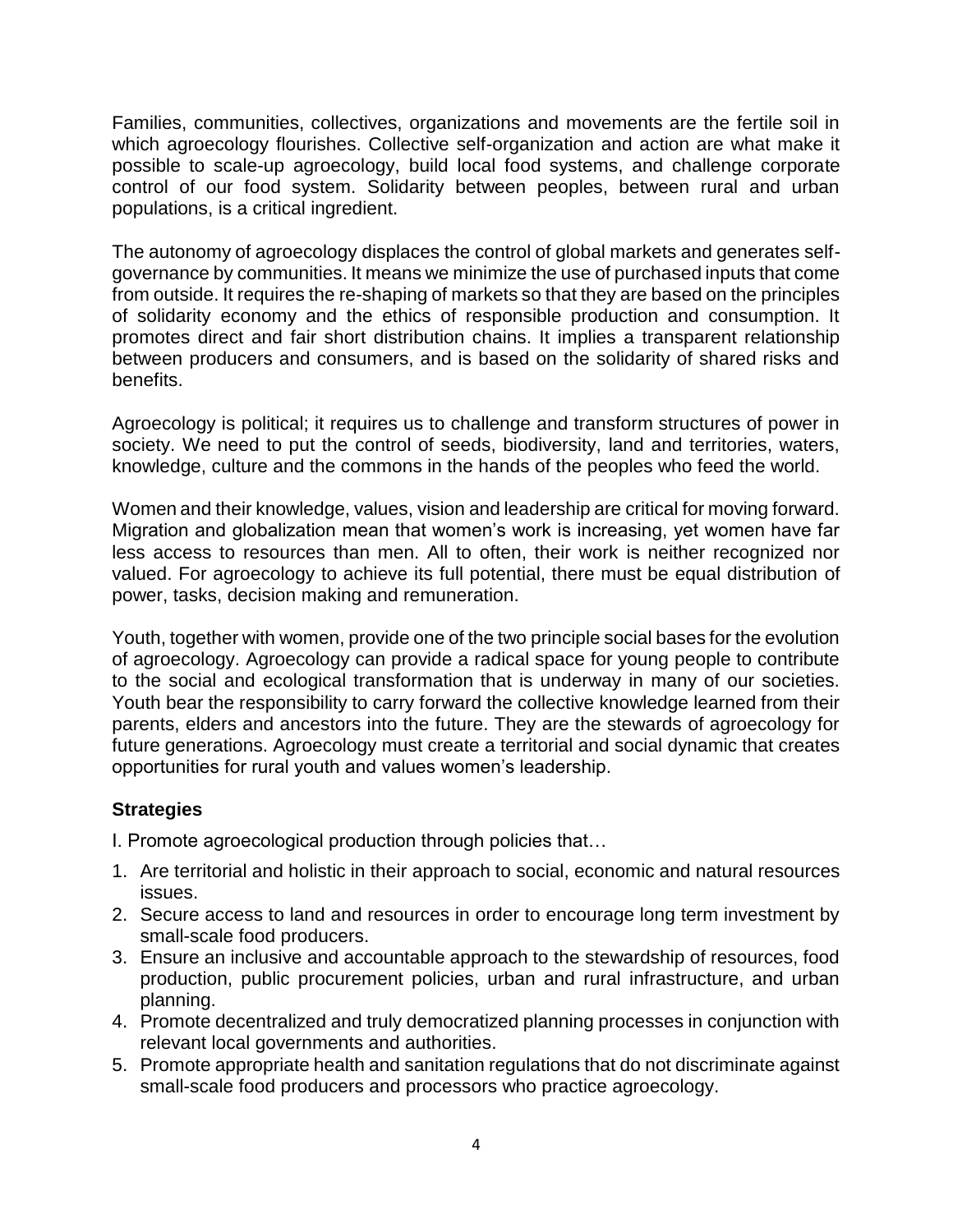- 6. Promote policy to integrate the health and nutrition aspects of agroecology and of traditional medicines.
- 7. Ensure pastoralists' access to pastures, migration routes and sources of water as well as mobile services such as health, education and veterinary services that are based on and compatible with traditional practice.
- 8. Ensure customary rights to the commons. Ensure seed policies that guarantee the collective rights of peasants' and indigenous peoples' to use, exchange, breed, select and sell their own seeds.
- 9. Attract and support young people to join agroecological food production through strengthening access to land and natural resources, ensuring fair income, knowledge exchange and transmission.
- 10.Support urban and peri-urban agroecological production.
- 11.Protect the rights of communities that practice wild capture, hunting and gathering in their traditional areas – and encourage the ecological and cultural restoration of territories to their former abundance.
- 12.Implement policies that ensure the rights of fishing communities.
- 13.Implement the Tenure Guidelines of the Committee on World Food Security and the Small-scale Fisheries Guidelines of the FAO.
- 14.Develop and implement policies and programs that guarantee the right to a dignified life for rural workers, including true agrarian reform, and agroecology training.
- II. Knowledge sharing
- 1. Horizontal exchanges (peasant-to-peasant, fisher-to-fisher, pastoralist-to-pastoralist, consumer-and-producer, etc.) and intergenerational exchanges between generations and across different traditions, including new ideas. Women and youth must be prioritised.
- 2. Peoples' control of the research agenda, objectives and methodology.
- 3. Systemize experience to learn from and build on historical memory.
- III. Recognition of the central role of women
- 1. Fight for equal women's' rights in every sphere of agroecology, including workers' and labour rights, access to the Commons, direct access to markets, and control of income
- 2. Programs and projects must fully include women at all stages, from the earliest formulation through planning and application, with decision-making roles.
- IV. Build local economies
- 1. Promote local markets for local products.
- 2. Support the development of alternative financial infrastructure, institutions and mechanisms to support both producers and consumers.
- 3. Reshape food markets through new relationships of solidarity between producers and consumers.
- 4. Develop links with the experience of solidarity economy and participatory guarantee systems, when appropriate.
- V. Further develop and disseminate our vision of agroecology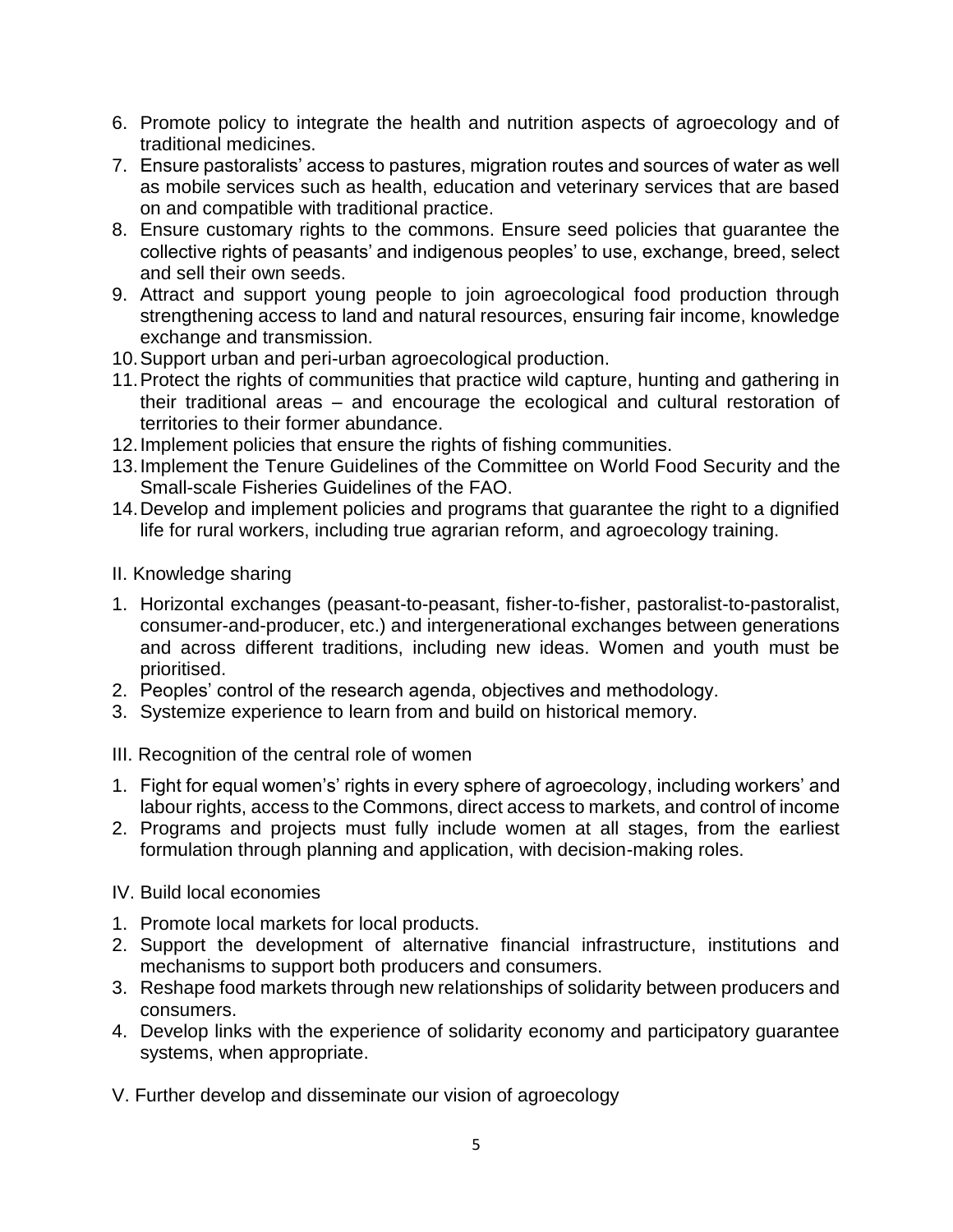- 1. Develop a communications plan for our vision of agroecology
- 2. Promote the health care and nutritional aspects of agroecology
- 3. Promote the territorial approach of agroecology
- 4. Promote practices that allows youth to carry forward the permanent regeneration of our agroecological vision
- 5. Promote agroecology as a key tool to reduce food waste and loss across the food system
- VI. Build alliances
- 1. Consolidate and strengthen existing alliances such as with the International Planning Committee for Food Sovereignty (IPC)
- 2. Expand our alliance to other social movements and public research organizations and institutions
- VII. Protect biodiversity and genetic resources
- 1. Protect, respect and ensure the stewardship of biodiversity
- 2. Take back control of seeds and reproductive material and implement producers' rights to use, sell and exchange their own seeds and animal breeds
- 3. Ensure that fishing communities play the most central role in controlling marine and inland waterways

VIII. Cool the planet and adapt to climate change

- 1. Ensure international institutions and governments recognize agroecology as defined in this document as a primary solution for tackling and adapting to climate change, and not "climate smart agriculture" or other false versions of agroecology
- 2. Identify, document and share good experiences of local initiatives on agroecology that address climate change.

IX. Denounce and fight corporate and institutional capture of agroecology

- 1. Fight corporate and institutional attempts to grab agroecology as a means to promote GMOs and other false solutions and dangerous new technologies.
- 2. Expose the corporate vested interests behind technical fixes such as climate-smart agriculture, sustainable intensification and "fine-tuning" of industrial aquaculture.
- 3. Fight the commodification and financialization of the ecological benefits of agroecology.

We have built agroecology through many initiatives and struggles. We have the legitimacy to lead it into the future. Policy makers cannot move forward on agroecology without us. They must respect and support our agroecological processes rather than continuing to support the forces that destroy us. We call on our fellow peoples to join us in the collective task of collectively constructing agroecology as part of our popular struggles to build a better world, a world based on mutual respect, social justice, equity, solidarity and harmony with our Mother Earth.